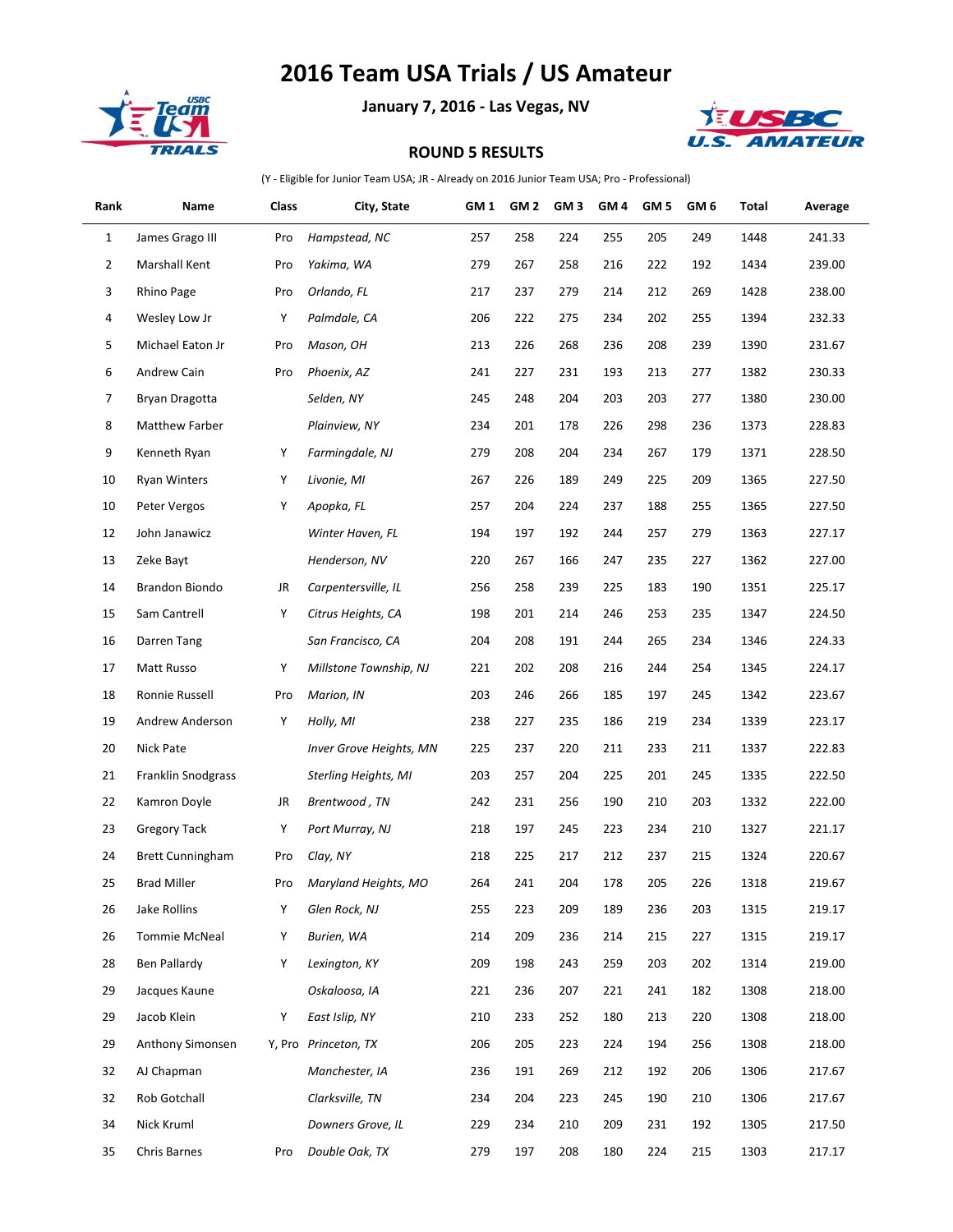| 36 | Sean Wilcox            | Υ         | Altamonte Springs, FL   | 201 | 204 | 191 | 268 | 232 | 206 | 1302 | 217.00 |
|----|------------------------|-----------|-------------------------|-----|-----|-----|-----|-----|-----|------|--------|
| 37 | Devin Bidwell          | Pro       | Wichita, KS             | 222 | 211 | 235 | 208 | 204 | 215 | 1295 | 215.83 |
| 37 | Chris Via              |           | Springfield, OH         | 202 | 213 | 216 | 226 | 210 | 228 | 1295 | 215.83 |
| 39 | Charles Easton         |           | Sylvania, OH            | 195 | 238 | 192 | 209 | 215 | 242 | 1291 | 215.17 |
| 40 | Dallas Leong           |           | Las Vegas, NV           | 179 | 199 | 248 | 232 | 233 | 199 | 1290 | 215.00 |
| 41 | Kevin Fischer          | Υ         | Winter Park, FL         | 186 | 224 | 202 | 165 | 267 | 243 | 1287 | 214.50 |
| 42 | Daniel Hanson          | Υ         | Tacoma, WA              | 172 | 243 | 235 | 215 | 220 | 201 | 1286 | 214.33 |
| 43 | Jon Trzcinski          |           | Lake Wales, FL          | 233 | 160 | 227 | 165 | 255 | 245 | 1285 | 214.17 |
| 44 | Steven Lemke           |           | Nacogdoches, TX         | 164 | 218 | 233 | 198 | 214 | 255 | 1282 | 213.67 |
| 44 | Mason Yamada           | Υ         | Kenai, AK               | 247 | 164 | 210 | 202 | 200 | 259 | 1282 | 213.67 |
| 46 | Joseph Grondin         | Υ         | San Pedro, CA           | 233 | 222 | 185 | 192 | 225 | 222 | 1279 | 213.17 |
| 47 | Luke Fisher            | Υ         | Altoona, IA             | 223 | 254 | 213 | 185 | 221 | 182 | 1278 | 213.00 |
| 48 | Meeco Walker           | Υ         | East Cleveland, OH      | 191 | 186 | 275 | 182 | 195 | 245 | 1274 | 212.33 |
| 49 | Andrew Hall            | Υ         | Westborough, MA         | 234 | 254 | 203 | 249 | 179 | 154 | 1273 | 212.17 |
| 50 | Randy Cote             |           | Red Rock, AZ            | 208 | 252 | 209 | 216 | 194 | 192 | 1271 | 211.83 |
| 51 | Joshua Pate            | Υ         | Inver Grove Heights, MN | 220 | 207 | 215 | 191 | 198 | 238 | 1269 | 211.50 |
| 52 | Michael Martell        | Υ         | Brooklyn, NY            | 198 | 191 | 221 | 225 | 206 | 226 | 1267 | 211.17 |
| 53 | Andrew Letscher        | Υ         | Canfield, OH            | 248 | 192 | 215 | 201 | 184 | 225 | 1265 | 210.83 |
| 54 | AJ Johnson             | Pro       | Oswego, IL              | 205 | 161 | 190 | 233 | 248 | 227 | 1264 | 210.67 |
| 54 | Michael Tang           | JR        | San Francisco, CA       | 176 | 166 | 237 | 220 | 229 | 236 | 1264 | 210.67 |
| 56 | Justin Zwaschka        |           | Bel Aire, KS            | 222 | 234 | 201 | 210 | 205 | 191 | 1263 | 210.50 |
| 56 | Jack Celmer            | Υ         | Wernersville, PA        | 218 | 167 | 205 | 237 | 221 | 215 | 1263 | 210.50 |
| 58 | Lucas Perdieu          | Υ         | De Witt, IA             | 198 | 195 | 239 | 246 | 173 | 210 | 1261 | 210.17 |
| 59 | Robert Altieri         |           | Vancouver, WA           | 247 | 179 | 211 | 222 | 197 | 204 | 1260 | 210.00 |
| 60 | Chris Colella          | Pro       | Templeton, MA           | 156 | 235 | 210 | 228 | 224 | 206 | 1259 | 209.83 |
| 61 | Tyler Cortez Schenck   | JR        | Phoenix, AZ             | 184 | 244 | 179 | 217 | 227 | 203 | 1254 | 209.00 |
| 62 | Ronnie Fujita          | Υ         | El Sorente, CA          | 215 | 209 | 236 | 191 | 214 | 188 | 1253 | 208.83 |
| 63 | Mick Eaton             |           | Wyoming, MI             | 244 | 210 | 216 | 200 | 207 | 175 | 1252 | 208.67 |
| 63 | Alex George            | Υ         | Wichita, KS             | 194 | 223 | 254 | 222 | 170 | 189 | 1252 | 208.67 |
| 65 | Aaron Turner           | Υ         | Kenosha, WI             | 197 | 189 | 178 | 213 | 238 | 236 | 1251 | 208.50 |
| 66 | Ryan Ashby             |           | Mentor, OH              | 180 | 178 | 211 | 245 | 255 | 180 | 1249 | 208.17 |
| 67 | Darwin Wimer           |           | Mesquite, NV            | 233 | 213 | 211 | 190 | 226 | 174 | 1247 | 207.83 |
| 68 | Brian Monnette Jr.     | Υ         | Lakewood, WA            | 197 | 187 | 216 | 221 | 248 | 177 | 1246 | 207.67 |
| 69 | Richard (Ric) McCormic | Y         | Cincinnati, OH          | 197 | 224 | 212 | 255 | 188 | 168 | 1244 | 207.33 |
| 70 | DeeRonn Booker         |           | Anaheim, CA             | 190 | 184 | 222 | 190 | 213 | 243 | 1242 | 207.00 |
| 71 | Corben Sadowski        | Υ         | Roselle, IL             | 197 | 174 | 227 | 215 | 200 | 227 | 1240 | 206.67 |
| 71 | Jacob Fukuyama         |           | Aiea, HI                | 173 | 192 | 216 | 232 | 172 | 255 | 1240 | 206.67 |
| 73 | Chad Mee               | <b>JR</b> | Hamburg, NY             | 221 | 199 | 204 | 215 | 200 | 200 | 1239 | 206.50 |
| 74 | <b>Trent Mitchell</b>  |           | Chicago, IL             | 215 | 236 | 209 | 200 | 191 | 187 | 1238 | 206.33 |
| 74 | Jordan Nunn            | Υ         | Flint, MI               | 210 | 200 | 210 | 204 | 214 | 200 | 1238 | 206.33 |
| 74 | <b>Bryan Eaton</b>     |           | Wyoming, MI             | 192 | 236 | 179 | 235 | 154 | 242 | 1238 | 206.33 |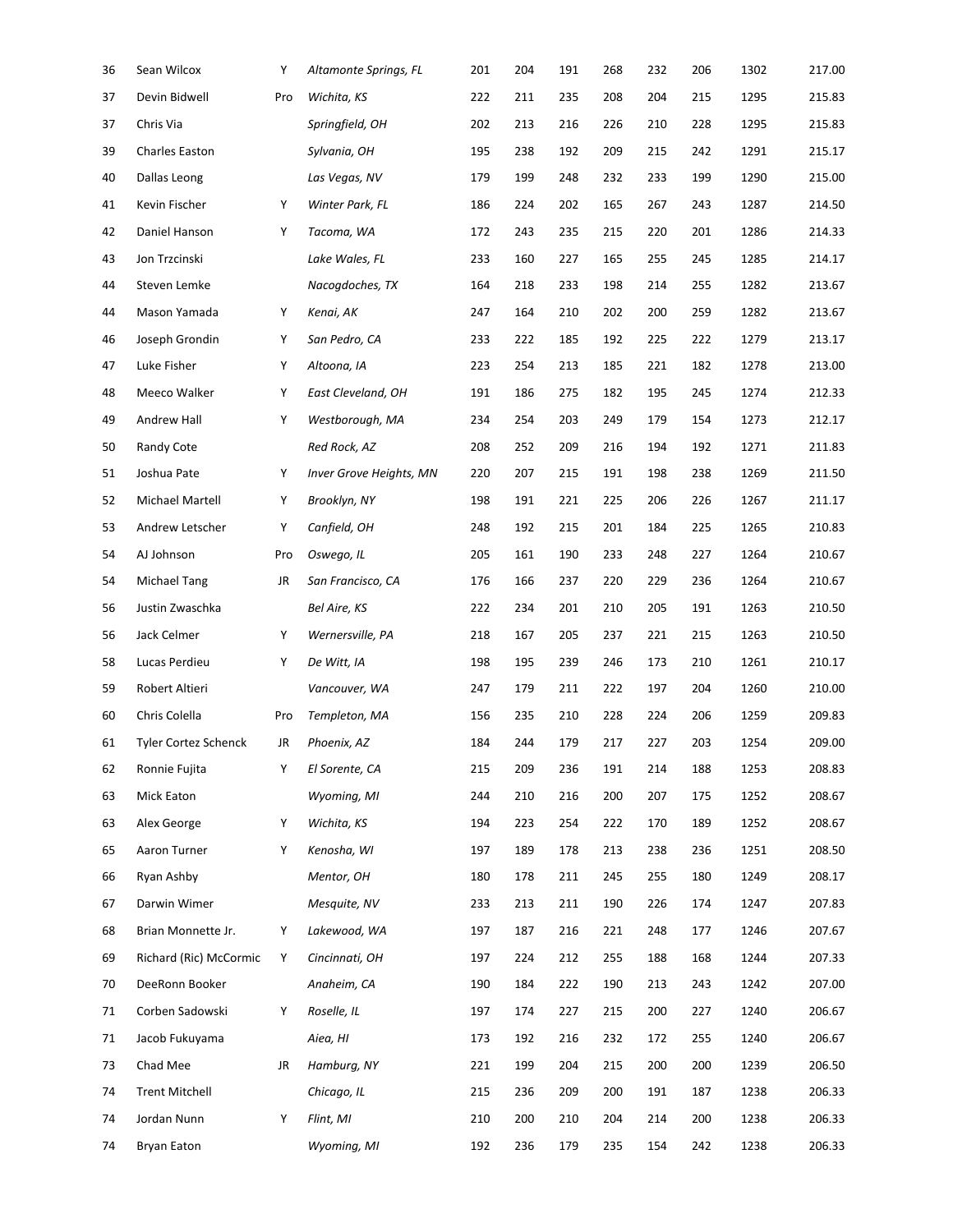| 77  | Kyler McDonald          |     | Vandalia, OH           | 189 | 190 | 146 | 216 | 268 | 226 | 1235 | 205.83 |
|-----|-------------------------|-----|------------------------|-----|-----|-----|-----|-----|-----|------|--------|
| 78  | Andrew Heritage         | Υ   | Beaverton, OR          | 195 | 178 | 198 | 277 | 219 | 167 | 1234 | 205.67 |
| 79  | David McGowan           |     | Ringgold, GA           | 257 | 182 | 256 | 194 | 189 | 150 | 1228 | 204.67 |
| 80  | <b>Steve Smith</b>      |     | San Diego, CA          | 152 | 226 | 191 | 233 | 211 | 214 | 1227 | 204.50 |
| 81  | <b>Steve Novak</b>      |     | Bay City, MI           | 223 | 169 | 203 | 224 | 162 | 245 | 1226 | 204.33 |
| 82  | Kevin Bienko            | Υ   | Kenmore, NY            | 190 | 211 | 192 | 236 | 214 | 179 | 1222 | 203.67 |
| 83  | <b>Greg Young</b>       | Υ   | Viera, FL              | 181 | 220 | 177 | 233 | 200 | 209 | 1220 | 203.33 |
| 84  | Logan Williams          | Υ   | Anchorage, AK          | 184 | 227 | 226 | 243 | 165 | 174 | 1219 | 203.17 |
| 85  | <b>Brad Martin</b>      |     | Lees Summit, MO        | 198 | 230 | 220 | 204 | 197 | 169 | 1218 | 203.00 |
| 85  | Dustin Zehner           | Υ   | South Bend, IN         | 183 | 170 | 224 | 202 | 247 | 192 | 1218 | 203.00 |
| 87  | Kyle Hayes              | Υ   | Macomb, MI             | 154 | 189 | 235 | 203 | 208 | 228 | 1217 | 202.83 |
| 88  | Justin Carl             | Υ   | Albany, NY             | 205 | 180 | 210 | 188 | 248 | 182 | 1213 | 202.17 |
| 88  | James Matthews          | Υ   | Prattville, AL         | 179 | 198 | 189 | 258 | 205 | 184 | 1213 | 202.17 |
| 88  | Nicholas Alford         |     | Moreno Valley, CA      | 231 | 210 | 200 | 183 | 200 | 189 | 1213 | 202.17 |
| 88  | Vince Biondo            | Pro | Carpentersville, IL    | 187 | 219 | 223 | 171 | 212 | 201 | 1213 | 202.17 |
| 88  | Kyle Krol               | Υ   | <b>Tinley Park, IL</b> | 232 | 176 | 191 | 206 | 202 | 206 | 1213 | 202.17 |
| 93  | Eric Erb                | Υ   | Gap, PA                | 189 | 223 | 204 | 212 | 182 | 199 | 1209 | 201.50 |
| 93  | Sergio Torres           | Υ   | Henderson, NV          | 152 | 203 | 207 | 213 | 220 | 214 | 1209 | 201.50 |
| 95  | <b>Anthony Naujokas</b> | Υ   | Lake Ronkonkoma, NY    | 180 | 163 | 209 | 219 | 227 | 210 | 1208 | 201.33 |
| 96  | Jacob Kersten           | Υ   | Clarkston, MI          | 229 | 181 | 183 | 254 | 178 | 181 | 1206 | 201.00 |
| 97  | Casey Cohagan           | Υ   | Fairport Harbor, OH    | 192 | 197 | 191 | 256 | 157 | 211 | 1204 | 200.67 |
| 98  | Dakota Vostry           | Υ   | Bolingbrook, IL        | 190 | 215 | 202 | 219 | 208 | 169 | 1203 | 200.50 |
| 99  | Michael Lane            |     | Kansas City, MO        | 206 | 255 | 187 | 184 | 187 | 183 | 1202 | 200.33 |
| 100 | Josh Mullen             |     | Bellingham, WA         | 171 | 183 | 224 | 225 | 222 | 176 | 1201 | 200.17 |
| 100 | <b>Chase Benites</b>    | Υ   | Grandville, MI         | 208 | 256 | 211 | 183 | 136 | 207 | 1201 | 200.17 |
| 102 | Zachary Vitelli         | Υ   | Annandale, NJ          | 152 | 229 | 172 | 199 | 252 | 194 | 1198 | 199.67 |
| 103 | Jaxon Helland           | Υ   | Mound, MN              | 183 | 186 | 200 | 234 | 218 | 176 | 1197 | 199.50 |
| 104 | Micah McCracken         | Υ   | Fort Worth, TX         | 165 | 204 | 214 | 207 | 213 | 192 | 1195 | 199.17 |
| 105 | Jeff Fehr               |     | Cincinnati, OH         | 186 | 203 | 184 | 235 | 172 | 213 | 1193 | 198.83 |
| 106 | Richard Paul III        | Υ   | Winton, CA             | 188 | 213 | 200 | 153 | 255 | 183 | 1192 | 198.67 |
| 106 | Mark Hugelmaier         |     | Redlands, CA           | 211 | 251 | 174 | 178 | 189 | 189 | 1192 | 198.67 |
| 106 | Corben Etteldorf        |     | Las Vegas, NV          | 161 | 231 | 222 | 223 | 163 | 192 | 1192 | 198.67 |
| 109 | Nicholas Azumi          | Y   | Waipahu, HI            | 202 | 213 | 185 | 205 | 174 | 211 | 1190 | 198.33 |
| 110 | Phill Breitbach         |     | Dubuque, IA            | 203 | 201 | 217 | 180 | 172 | 216 | 1189 | 198.17 |
| 111 | Joe Gerencser           | Υ   | Henderson, NV          | 205 | 190 | 189 | 183 | 204 | 216 | 1187 | 197.83 |
| 112 | <b>Brandon Wanders</b>  | Υ   | Trabuco Canyon, CA     | 240 | 173 | 168 | 166 | 213 | 226 | 1186 | 197.67 |
| 113 | Matthew Karney          | Υ   | Minneapolis, MN        | 181 | 171 | 181 | 214 | 234 | 203 | 1184 | 197.33 |
| 114 | <b>Bryant Ezell</b>     | Υ   | Fayettevile, AR        | 244 | 215 | 156 | 179 | 184 | 204 | 1182 | 197.00 |
| 115 | Brennan Haugh           | Y   | Faribault, MN          | 181 | 178 | 256 | 187 | 187 | 191 | 1180 | 196.67 |
| 115 | Zachary Hattori         |     | Henderson, NV          | 214 | 210 | 166 | 184 | 197 | 209 | 1180 | 196.67 |
| 117 | <b>Briley Haugh</b>     | Y   | Faribault, MN          | 137 | 192 | 213 | 232 | 178 | 225 | 1177 | 196.17 |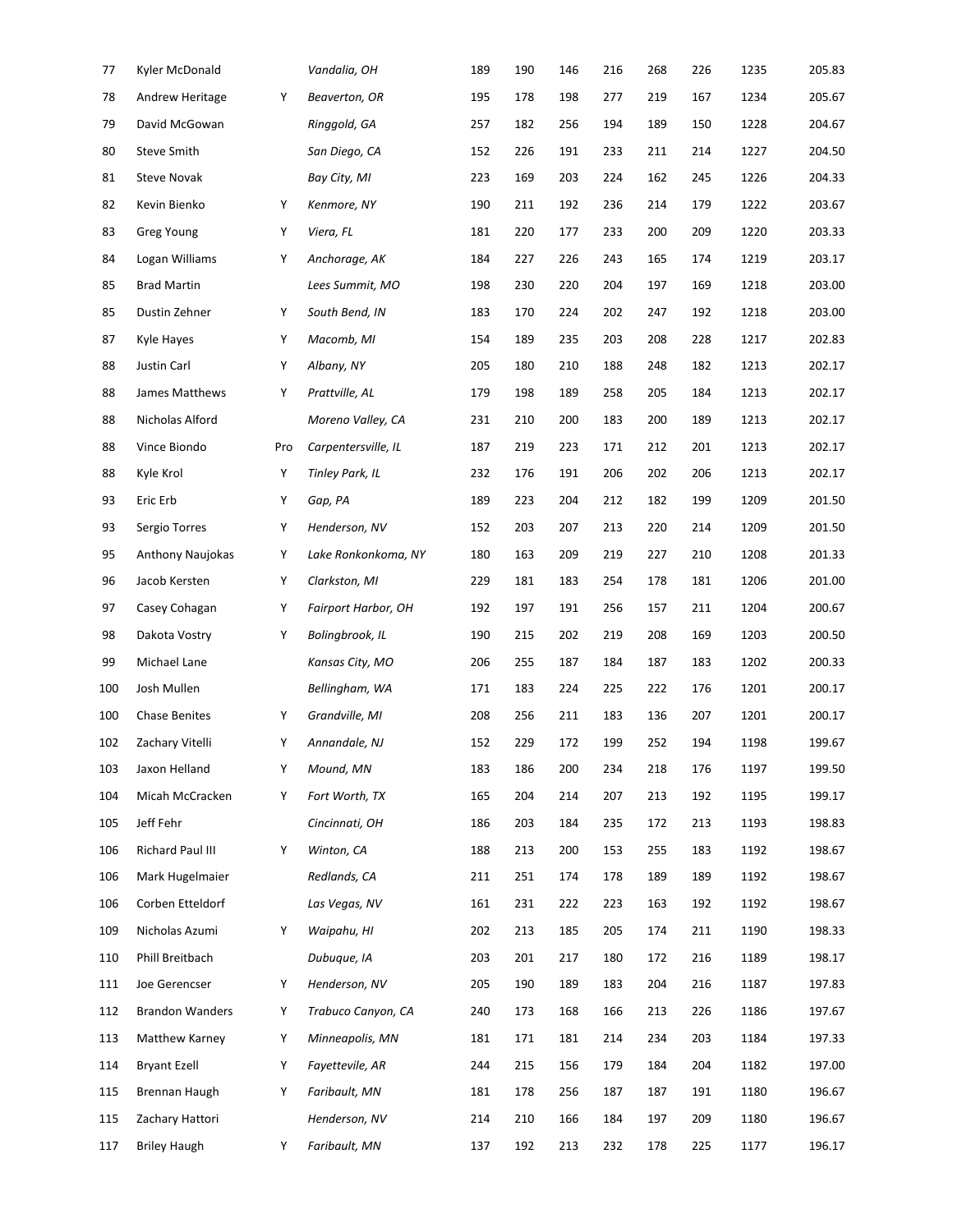| 118 | <b>Ryunn Young</b>      |     | Sunnyvale, CA           | 163 | 155 | 257 | 197 | 219 | 184 | 1175 | 195.83 |
|-----|-------------------------|-----|-------------------------|-----|-----|-----|-----|-----|-----|------|--------|
| 119 | Mark Curtis             |     | Torrance, CA            | 188 | 211 | 177 | 213 | 204 | 180 | 1173 | 195.50 |
| 120 | <b>Billy Goodman</b>    | Υ   | O'Fallon, IL            | 204 | 172 | 250 | 198 | 190 | 156 | 1170 | 195.00 |
| 121 | Alex Glinski            | Υ   | Linfield, PA            | 178 | 212 | 148 | 188 | 177 | 266 | 1169 | 194.83 |
| 122 | Anthony Schanen         | Υ   | Glendale, CA            | 158 | 149 | 208 | 266 | 182 | 204 | 1167 | 194.50 |
| 123 | Dan Knowlton            |     | Dade City, FL           | 226 | 191 | 151 | 200 | 203 | 194 | 1165 | 194.17 |
| 123 | Alex Aguirre            | Υ   | Tracy, CA               | 208 | 181 | 194 | 168 | 168 | 246 | 1165 | 194.17 |
| 125 | Jake Provenzano         | Υ   | Wichita, KS             | 199 | 192 | 201 | 177 | 185 | 210 | 1164 | 194.00 |
| 126 | Zach Brandt             | Υ   | Kalamazoo, MI           | 159 | 187 | 207 | 241 | 156 | 213 | 1163 | 193.83 |
| 127 | Terrance (TJ) Rock      | Υ   | Henderson, NV           | 232 | 169 | 206 | 160 | 243 | 152 | 1162 | 193.67 |
| 128 | Daniel Kimmer           | Υ   | Monticello, MN          | 196 | 190 | 164 | 188 | 225 | 192 | 1155 | 192.50 |
| 129 | Perry Crowell IV        | Pro | Hoquiam, WA             | 181 | 192 | 191 | 195 | 202 | 192 | 1153 | 192.17 |
| 130 | Devyn Williams          |     | Eagle River, AK         | 184 | 205 | 202 | 216 | 193 | 152 | 1152 | 192.00 |
| 130 | Andrew Colon            |     | Zephrhills, FL          | 209 | 196 | 208 | 223 | 158 | 158 | 1152 | 192.00 |
| 130 | <b>Brendan Thomas</b>   | Υ   | Santa Clara, UT         | 228 | 164 | 154 | 205 | 200 | 201 | 1152 | 192.00 |
| 133 | Alexander Martin        | Υ   | Smyrna, GA              | 199 | 171 | 173 | 201 | 205 | 202 | 1151 | 191.83 |
| 134 | Donovan Thomas          | Υ   | Longmont, CO            | 226 | 165 | 168 | 193 | 192 | 206 | 1150 | 191.67 |
| 135 | Aaron Yuratovich        | Υ   | Olathe, KS              | 170 | 244 | 214 | 213 | 149 | 155 | 1145 | 190.83 |
| 135 | Tom Hankey              | Υ   | Great Barrnig, MA       | 145 | 217 | 191 | 235 | 176 | 181 | 1145 | 190.83 |
| 135 | Matthew Diamond         | Υ   | Centerville, OH         | 207 | 150 | 168 | 168 | 227 | 225 | 1145 | 190.83 |
| 138 | Tristan Leyen           | Υ   | Perry Hall, MD          | 149 | 219 | 235 | 175 | 217 | 146 | 1141 | 190.17 |
| 139 | Antar Howard            | Υ   | Kalamazoo, MI           | 188 | 192 | 211 | 184 | 194 | 171 | 1140 | 190.00 |
| 140 | Logan Langer            | Υ   | Owatonna, MN            | 170 | 208 | 201 | 222 | 179 | 152 | 1132 | 188.67 |
| 141 | Harley Sweigart         | Υ   | San Diego, CA           | 237 | 160 | 200 | 184 | 168 | 182 | 1131 | 188.50 |
| 142 | Teagan Smale            | Υ   | <b>Boulder City, NV</b> | 178 | 189 | 233 | 224 | 149 | 155 | 1128 | 188.00 |
| 142 | Jeffrey Bartos          |     | Palatine, IL            | 135 | 258 | 220 | 133 | 209 | 173 | 1128 | 188.00 |
| 144 | Thomas Frost            | Υ   | O Fallon, IL            | 231 | 194 | 180 | 179 | 151 | 192 | 1127 | 187.83 |
| 144 | Joesph Yant             | Υ   | St. Anthony, MN         | 252 | 203 | 153 | 144 | 183 | 192 | 1127 | 187.83 |
| 146 | Jacob Mullen            | Υ   | Bellingham, WA          | 165 | 182 | 155 | 225 | 208 | 191 | 1126 | 187.67 |
| 147 | Kristian Sieradzki      | Υ   | Seminole, FL            | 197 | 194 | 200 | 167 | 217 | 140 | 1115 | 185.83 |
| 148 | Andrew Olson            | Y   | Sun Prairie, WI         | 155 | 181 | 205 | 150 | 197 | 226 | 1114 | 185.67 |
| 149 | Holden Luke             | Υ   | Sioux Falls, SD         | 186 | 209 | 152 | 172 | 179 | 214 | 1112 | 185.33 |
| 150 | <b>Russ Oviatt</b>      |     | Tempe, AZ               | 202 | 190 | 159 | 207 | 148 | 205 | 1111 | 185.17 |
| 150 | <b>Austin Aude</b>      | Υ   | Lincoln, NE             | 166 | 185 | 163 | 192 | 191 | 214 | 1111 | 185.17 |
| 152 | <b>Brandon Williams</b> |     | Morgantown, WV          | 144 | 199 | 169 | 175 | 212 | 208 | 1107 | 184.50 |
| 153 | Luke Bow                |     | Temecula, CA            | 183 | 154 | 200 | 189 | 146 | 226 | 1098 | 183.00 |
| 154 | <b>Tyler Gromlovits</b> | Υ   | Junction City, KS       | 185 | 201 | 190 | 193 | 178 | 149 | 1096 | 182.67 |
| 154 | Joshua Rondino          | Υ   | Lilburn, GA             | 136 | 190 | 205 | 170 | 220 | 175 | 1096 | 182.67 |
| 156 | Alex Blaisdell          |     | Champlin, MN            | 171 | 159 | 195 | 208 | 165 | 193 | 1091 | 181.83 |
| 157 | Edwin Baradas           | Υ   | Roseville, CA           | 182 | 202 | 146 | 171 | 184 | 204 | 1089 | 181.50 |
| 158 | Darren Stanley          |     | Vancouver, WA           | 186 | 169 | 204 | 163 | 168 | 191 | 1081 | 180.17 |